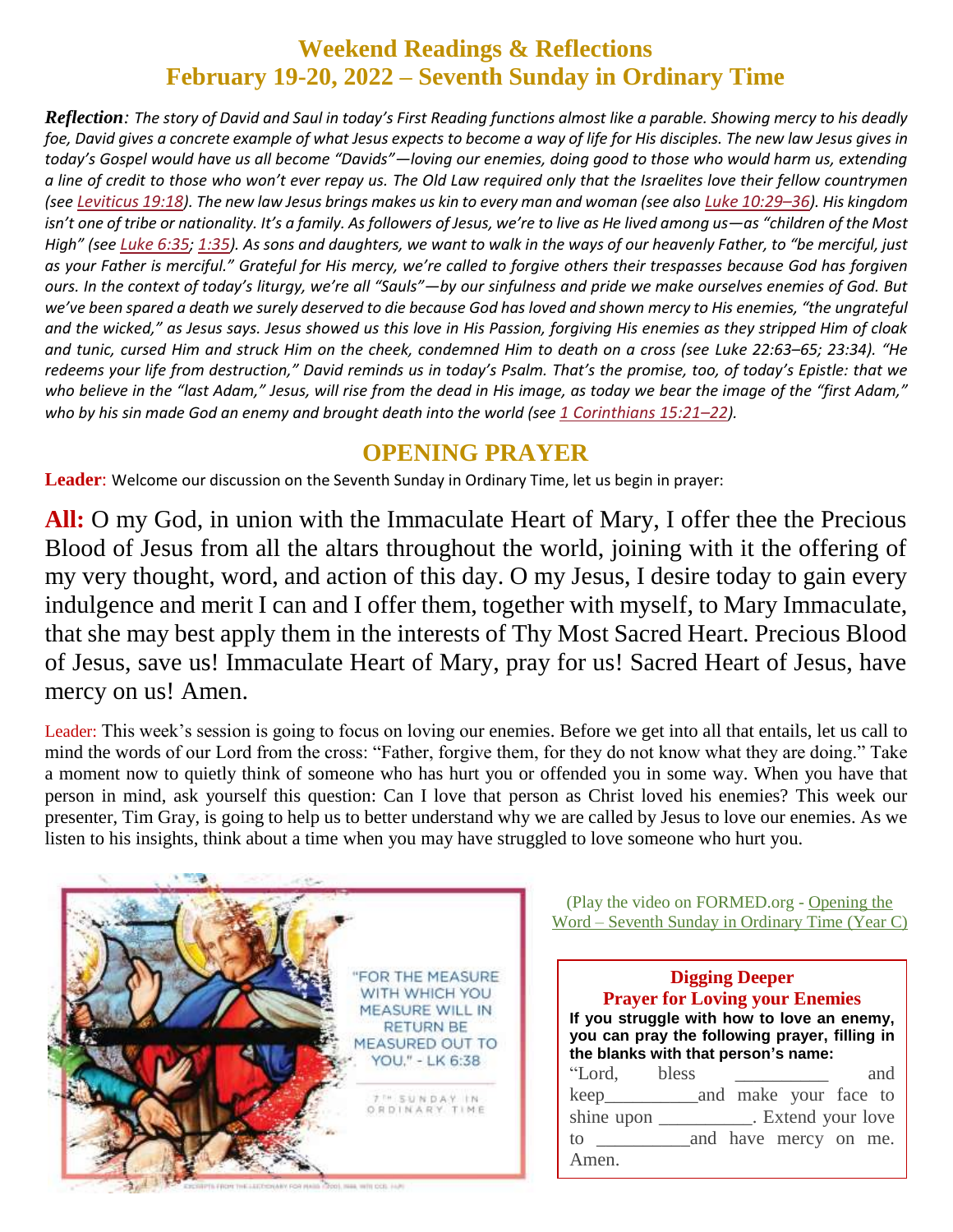#### **FIRST READING** ~ 1 Samuel 26:2, 7-9, 12-13, 22-23 ~

In those days, Saul went down to the desert of Ziph with three thousand picked men of Israel, to search for David in the desert of Ziph. So David and Abishai went among Saul's soldiers by night and found Saul lying asleep within the barricade, with his spear thrust into the ground at his head and Abner and his men sleeping around him. Abishai whispered to David: "God has delivered your enemy into your grasp this day. Let me nail him to the ground with one thrust of the spear; I will not need a second thrust!" But David said to Abishai, "Do not harm him, for who can lay hands on the LORD's anointed and remain unpunished?" So David took the spear and the water jug from their place at Saul's head, and they got away without anyone's seeing or knowing or awakening. All remained asleep, because the LORD had put them into a deep slumber. Going across to an opposite slope, David stood on a remote hilltop at a great distance from Abner, son of Ner, and the troops. He said: "Here is the king's spear. Let an attendant come over to get it. The LORD will reward each man for his justice and faithfulness. Today, though the LORD delivered you into my grasp, I would not harm the LORD's anointed.

*David and around 600 men are living in caves in the desert of Ziph. King Saul brings 3,000 elite troops to hunt and kill him (Consider reading 1 Samuel as a short story.) After David killed Goliath, Saul kept David close, made him chief commander and his son-in-law. But soon, filled with fear and jealous insecurity he plots to kill David. In this episode, David and Abishai have the chance to kill Saul but David refuses; "I would not harm the Lord's anointed." Contrast David's wisdom, constraint and wit with Abishai, who though brave and faithful is quick to act rashly without thought.* 

 *Have you ever felt condemned by someone you trusted? How does David deal with his desire for revenge? What qualities does David use that might help us in our relationships with people in authority?*

#### **SECOND READING** ~ 1 Corinthians 15:45-49 ~

Brothers and sisters: It is written, *The first man, Adam, became a living being,* the last Adam a life-giving spirit. But the spiritual was not first; rather the natural and then the spiritual. The first man was from the earth, earthly; the second man, from heaven. As was the earthly one, so also are the earthly, and as is the heavenly one, so also are the heavenly. Just as we have borne the image of the earthly one, we shall also bear the image of the heavenly one.

*Continuing his teaching on Resurrection St Paul says that when Jesus rose from the dead, he became 'lifegiving spirit' releasing the Holy Spirit for the salvation of the world. Our human body grows throughout life. While not describing our resurrected bodies, Paul makes it clear that real transformation takes place. Remember Paul encountered the resurrected Christ on the road to Damascus and was never the same again. When we enter relationship with God, a real encounter takes place and in some way the mystery of becoming part of the body of Christ transforms us, while also allowing for us to continue to grow more deeply into the perfect image of the 'heavenly one'.* 

 *As you reflect on that mystery what do you most want to ask God for? What area of your life needs transforming? How do you need to grow, in order to become more like Christ?*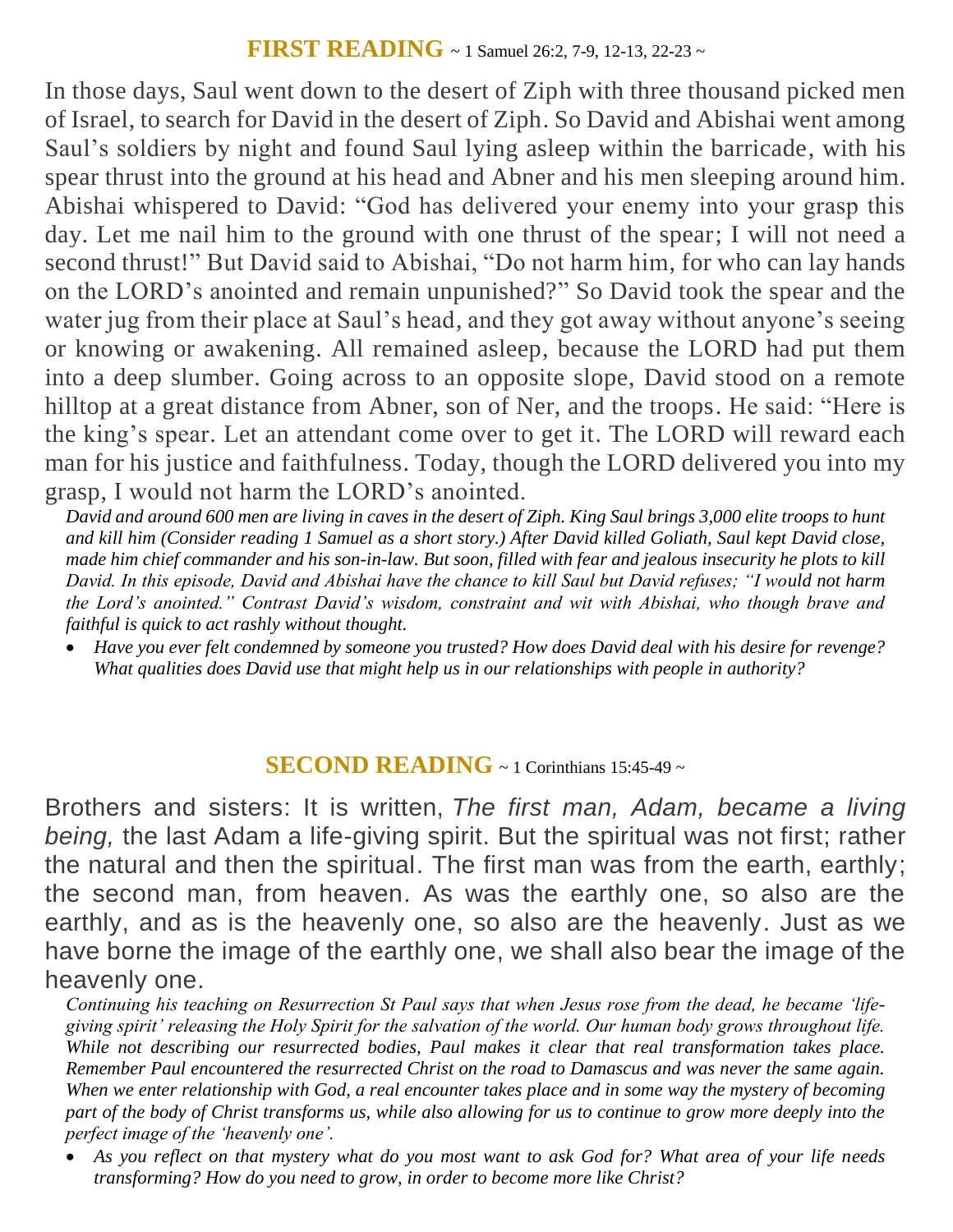Jesus said to his disciples: "To you who hear I say, love your enemies, do good to those who hate you, bless those who curse you, pray for those who mistreat you. To the person who strikes you on one cheek, offer the other one as well, and from the person who takes your cloak, do not withhold even your tunic. Give to everyone who asks of you, and from the one who takes what is yours do not demand it back. Do to others as you would have them do to you. For if you love those who love you, what credit is that to you? Even sinners love those who love them. And if you do good to those who do good to you, what credit is that to you? Even sinners do the same. If you lend money to those from whom you expect repayment, what credit is that to you? Even sinners lend to sinners, and get back the same amount. But rather, love your enemies and do good to them, and lend expecting nothing back; then your reward will be great and you will be children of the Most High, for he himself is kind to the ungrateful and the wicked. Be merciful, just as your Father is merciful. "Stop judging and you will not be judged. Stop condemning and you will not be condemned. Forgive and you will be forgiven. Give, and gifts will be given to you; a good measure, packed together, shaken down, and overflowing, will be poured into your lap. For the measure with which you measure will in return be measured out to you."

*The sermon on the mount continues with very challenging teaching from Jesus. The Gospel is in some sense acted out in the story of David and Saul.* 

- *What links do you see between the two readings?*
- *When you reflect on the Gospel what teaching stands out most for you? Talk with God about why that strikes you and what area of your life, God is inviting you to open to His transforming life-giving Spirit?*

*The so called 'golden rule' says, "Do to others as you would have them do to you." Abuse in any form is an abomination.* 

 *How can we adhere to these radical teachings of Christ and still stay safe, respecting our own bodies and needs in the face of violence or abuse? How can we be merciful to those enduring violence and ill treatment?*

*The Jews listening to Jesus despised the Romans because they were occupying their land and controlling their freedom. Soldiers routinely insulted Jews demanding they carry their loads, give up their cloaks, and worse. So, the teaching to 'love your enemies and do good to them' was profoundly shocking. Jesus explains that our mercy needs to be abundant like God's. A merchant who gives a 'good measure' pours grain into your container, presses it down, shakes it, presses, shakes and fills again. As a result, your contents are compressed. You continue receiving grain until your container is literally running over the sides 'into your lap.' You only pay for that one container but it gets filled with far more than seems possible.* 

- *Use your imagination in prayer and see yourself receiving from God like that. How does it feel? Ask God for the grace to give and forgive like that?*
- *How do you plan to live out your Gospel calling this week?*